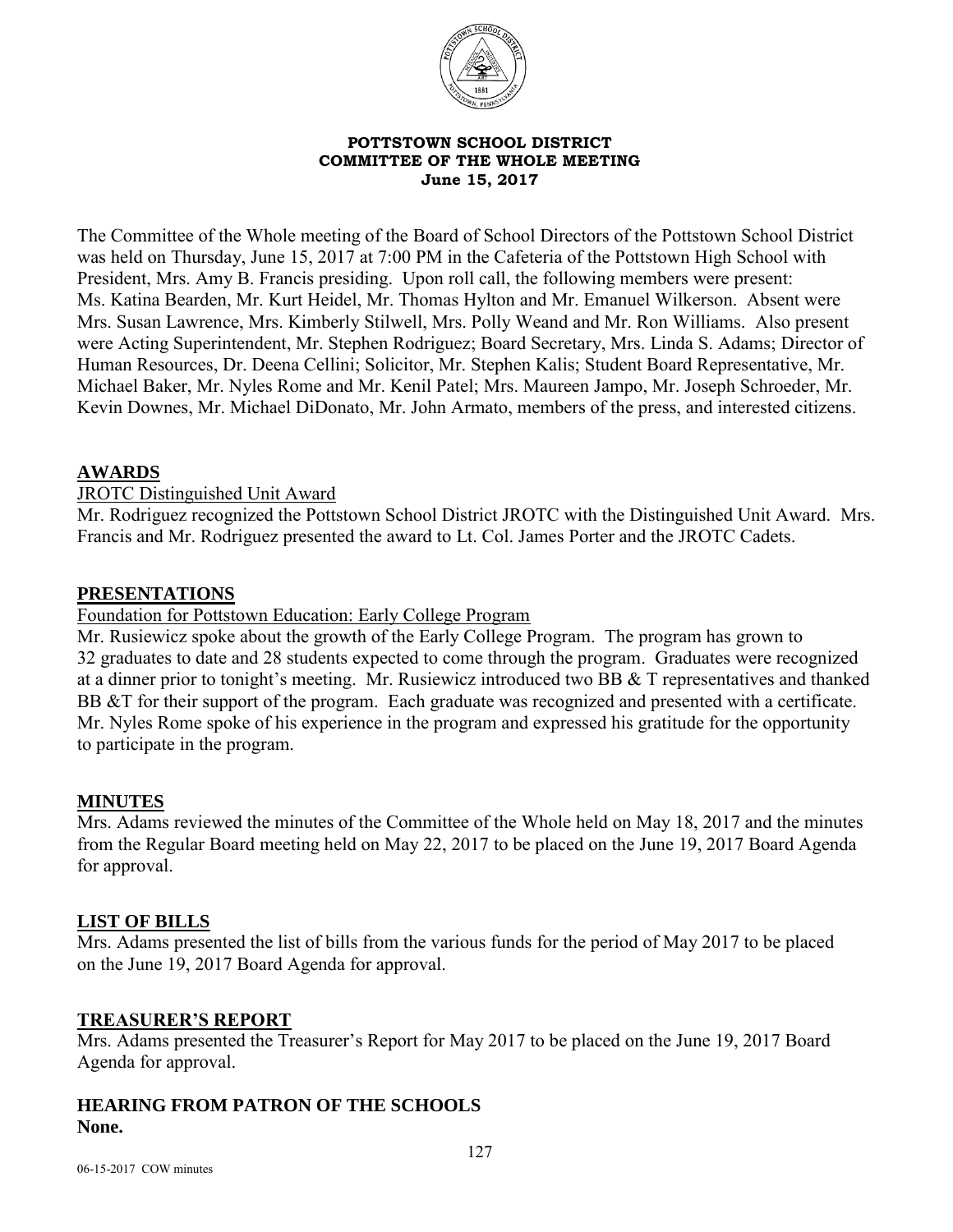## **COMMITTEE REPORTS**

### POLICY - Mr. Wilkerson

The Policy Committee met on May 18. The committee recommends the policies as presented on tonight's agenda be placed on the June 19 Board agenda for approval. A full committee report of the May 18 meeting is attached to tonight's agenda. Mr. Wilkerson asked the Board to consider replacing the uniform policy (#6182) with a dress code policy. He reviewed options for changes to the dress code policy for discussion at the June 19 Board meeting under "New Business". A copy of the options will be sent to all Board Members. Mr. Wilkerson asked that the Board put a decision in place before the start of the new school year.

Board Members voiced concerns about having enough time to approve an option and have it implemented in time for the beginning of the school year.

## CURRICULUM /TECHNOLOGY COMMITTEE – Mr. Rodriguez

The Curriculum/Co-Curricular Committee meeting was held on June 1. Mr. Genova provided an outline on before and after school Wellness programs for 2016/2017 school year. Dr. Park gave a presentation on Career & Technical NOCTI test results. He was pleased to report that this was the best year with 7 out of 9 programs scoring 100% proficient in advanced. Technology continues to make good progress with the Go Google migration from Microsoft exchange to Gmail. A full committee report of the June 1 meeting is attached to the Board agenda.

## COMMUNITY RELATIONS COMMITTEE - Ms. Bearden

The Community Relations Committee meeting was held on June 1. An overview of a Volunteer Dad Program was presented to the committee. The committee supports implementing the program. The committee continues to work on community outreach initiatives and member brainstorming ideas to help the schools partner with the community. A full committee report of the June 1 meeting is attached to the Board agenda.

# STUDENT BOARD REPRESENTATIVE – Mr. Baker

Baccalaureate was held on June 7. Graduation took place on June 8. Members of the Act Club will be attending a camp in June. The InterAct Club donated \$412 to Polaris Project, an organization that works to prevent human trafficking.

# FACILITIES COMMITTEE – Mr. Heidel

The Facilities Committee meeting was held on June 7. Project schedules were provided for the Masonry / Roofing work, the installation of the stadium & auxiliary field lights and the cosmetology air-conditioning replacement. It was brought to the committee's attention to clarify the grant funds for the stadium lights as presented at last month's Board meeting. The full amount of the Education Access Grant was \$250,000; \$100,000 of the grant was designated for the stadium lights. A full committee report of the June 7 meeting is attached to the Board agenda.

# JOINT FINANCE/PERSONNEL COMMITTEE – Mr. Hylton

The Joint Finance/Personnel Committee meeting was held on June 7. The committee was given an update on the status of LERTA. The County has not yet approved the plan to date. The Borough and School District solicitors are working together to make the necessary changes. Personnel, contracts, annual budget resolutions and the final budget were reviewed as presented on tonight's agenda. The committee discussed the administrative structure at the middle school as a result of vacancy caused by the resignation of Mr. Boyer. It was determined that the Middle School administrative structure has always consisted of one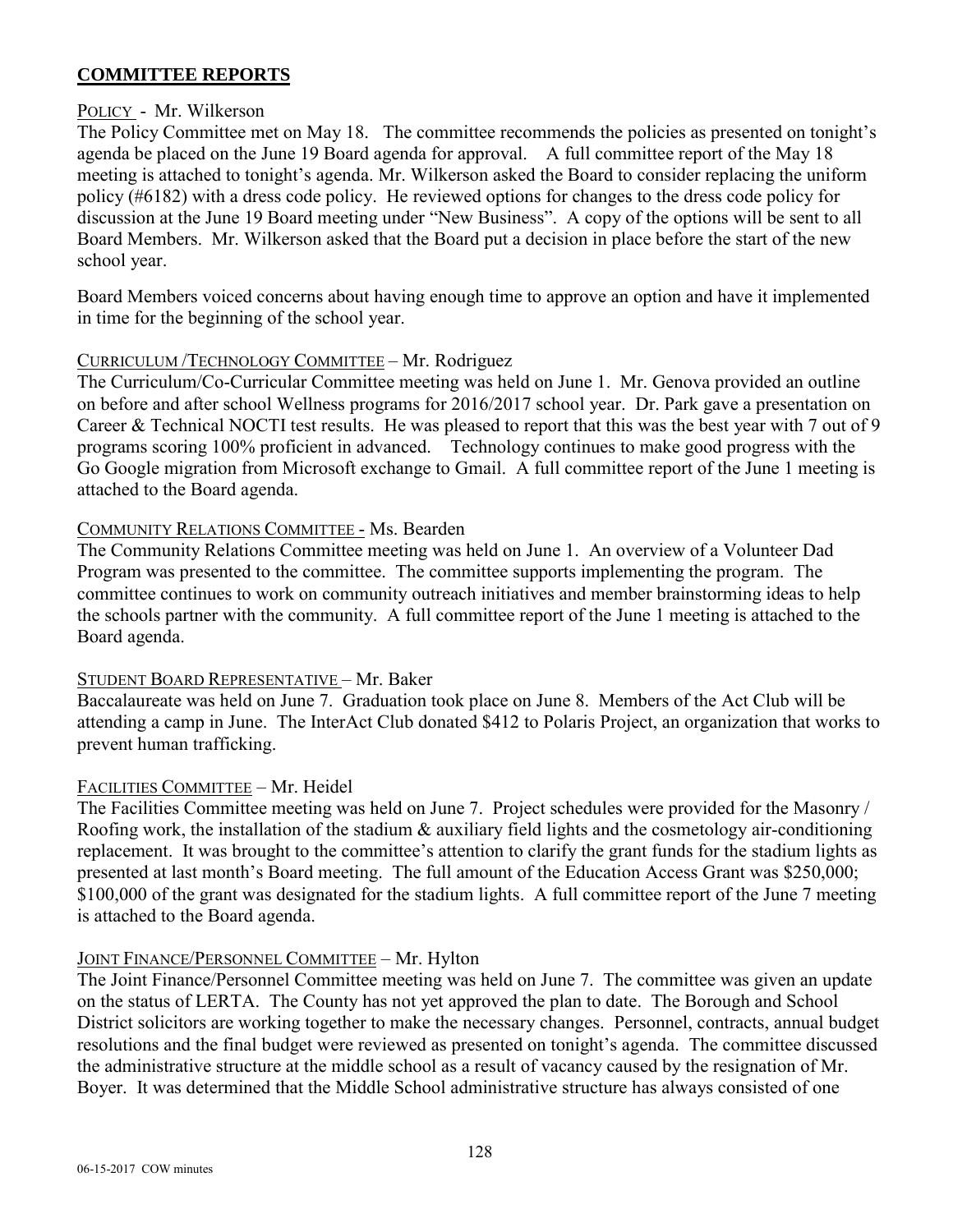principal and two assistant principals even though collectively the assistant principal position was referred to as  $5<sup>th</sup>/6<sup>th</sup>$  grade principal. A full committee report is attached to the Board agenda. Mr. Hylton asked Mr. Rodriguez to clarify the personnel change in position for the Director of Student Service as presented to the committee.

Mr. Rodriguez explained the recommendations are cost effective measures to support the Superintendent and ensure stability in the Student Services department in lieu of hiring an Assistant to the Superintendent.

BOROUGH LIAISON REPRESENTATIVE - Mr. Heidel No report.

MONTGOMERY COUNTY LEGISLATIVE COMMITTEE / MONTGOMERY COUNTY INTERMEDIATE UNIT / PSBA REPRESENTATIVE *\*see report after Non-Consent items* 

# **HEARINGS FROM PATRONS OF THE SCHOOLS**

None.

# **CONSENT AND NON-CONSENT ITEMS**

Dr. Cellini reviewed the following consent items as presented to be placed on the June 19, 2017 Board Agenda for approval:

- o PERSONNEL
- o PROFESSIONAL LEAVES
- o POLICIES

Mrs. Adams reviewed the following consent and non-consent items as presented to be placed on the June 19, 2017 Board Agenda for approval:

### CONSENT:

- o ACT 93 AGREEMENT 2017-2021
- o OCCUPATIONAL ADVISORY MEMBERS AND MINUTES
- o CONTRACTS
- o BUDGET TRANSFER RESOLUTION
- o INVESTMENT OF FUNDS RESOLUTION
- o PDE APPROVAL PLANCON H PROJECT REFINANCING
- o PLANCON K GENERAL OBLIGATION BOND, SERIES 2016
- o TRANSPORTATION RATES 2017-2018

# **Mr. Williams entered the meeting at 7:41pm.**

### NON-CONSENT:

### 2017 – 2018 FINAL BUDGET

Mrs. Adams reviewed the 2017-2018 Final Budget as presented at the June 7 Joint Finance and Personnel Committee meeting. The total proposed budget for the 2017-2018 school year is \$61,882,242, representing an increase of \$2,329,092 or 3.9% over the budgeted expenditures of the current year. . The proposed budget includes a \$500,000 budgetary reserve/contingencies consisting of \$139,577 to budget the balance and an additional \$150,000 from the general fund's PSERS reserve. The final budget includes no increase in real estate millage and remains at 39.2522 mills.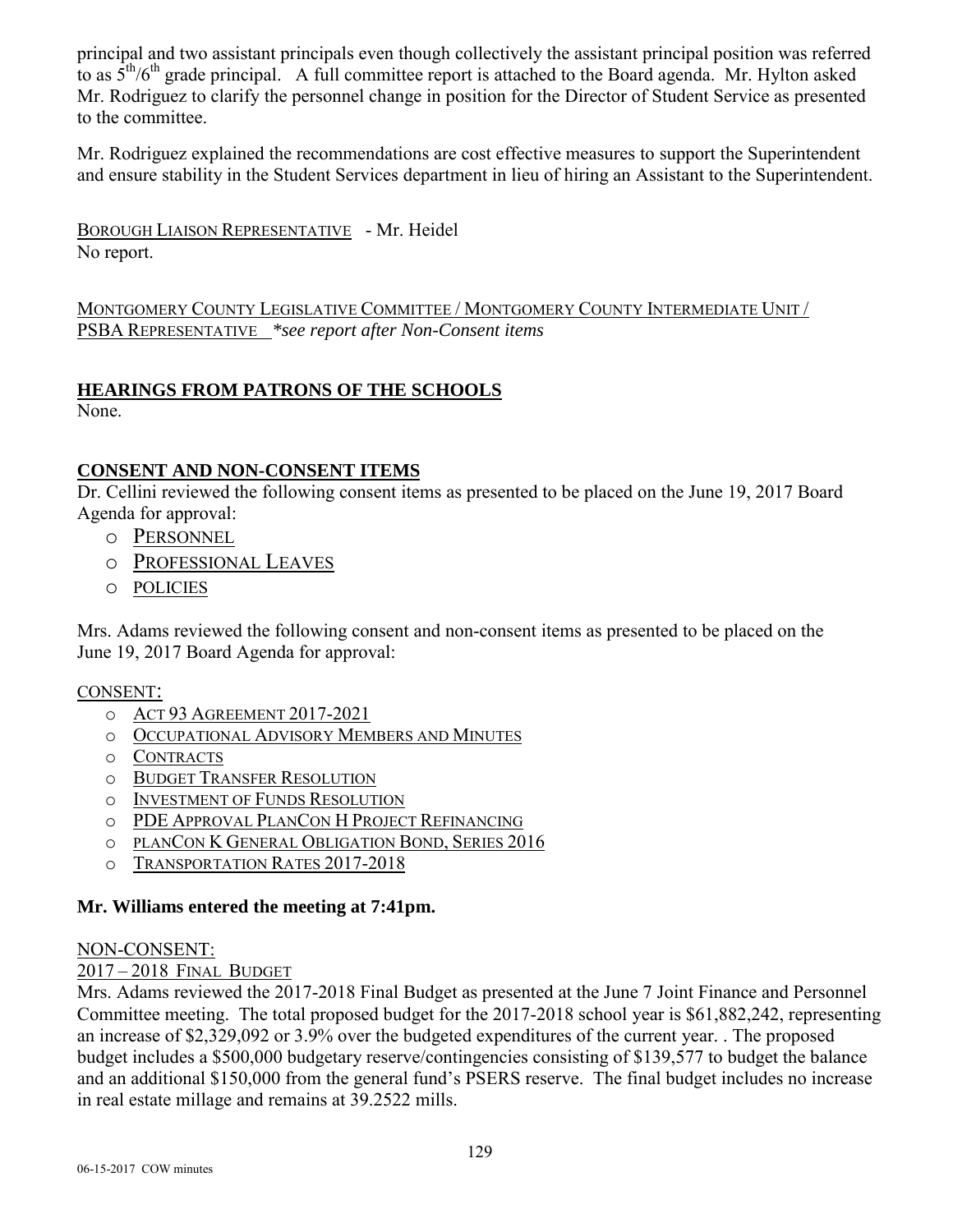#### *COMMITTEE REPORT(continuation)* MONTGOMERY COUNTY LEGISLATIVE COMMITTEE / MCIU /PSBA REPRESENTATIVE – Mr. Williams

Governor's Budget Update - anticipating budget to be passed in July; HB 97 and HB 22 – still pending; Tax Reassessment Bill has been temporarily tabled.

# **UNFINISHED BUSINESS**

Mr. Kalis reviewed two settlement agreements to be placed on the June 19 Board Agenda for approval:

SETTLEMENT AGREEMENT: COMMERCIAL TAX ASSESSMENT APPEAL APPROVAL OF SPECIAL EDUCATION SETTLEMENT AGREEMENT

## **NEW BUSINESS**

Potential Sale of Pottstown Memorial Medical Center – Mr. Hylton Mr. Hylton voiced concerns about the potential tax exempt status and the negative impact on the district and community. He asked Mr. Kalis for guidance on the legal system.

Mr. Kalis stated that a petition is filed with the county's Board of Assessment and exemption is determined by the county. The board has the option to attend the hearing held by the Board of Assessment.

Board Members discussed options to address the sale of the property prior to the filing of the petition. It was suggested that the school board reach out to other districts that are affected. Board Members present were in favor of directing Mr. Kalis to do the research and look at all options available to the district. Mr. Rodriguez noted that the district is most interested in advocating for the community and agrees with researching all options.

July Workshop - Mrs. Francis

Mrs. Francis asked Board Members to consider scheduling a July Board Workshop.

# **INFORMATION**

PHS Wrestling 2016-2017

# **FEDERATION REMARKS**

Mr. DiDonato, on behalf of the Federation, congratulated the JROTC and Early College graduates on their achievements. The teachers were honored to be included in Commencement. He thanked the Mr. Rodriguez for an enjoyable last day of school events. The Federation wants to continue to support advocacy and is willing to provide support where needed.

# **ROUND TABLE**

Mr. Hylton – no comment.

Ms. Bearden congratulated the staff, students and parents of the 2016/2017 school year.

Mr. Wilkerson congratulated the 2017 graduates. He thanked Mrs. Adams for her dedication to the students and district.